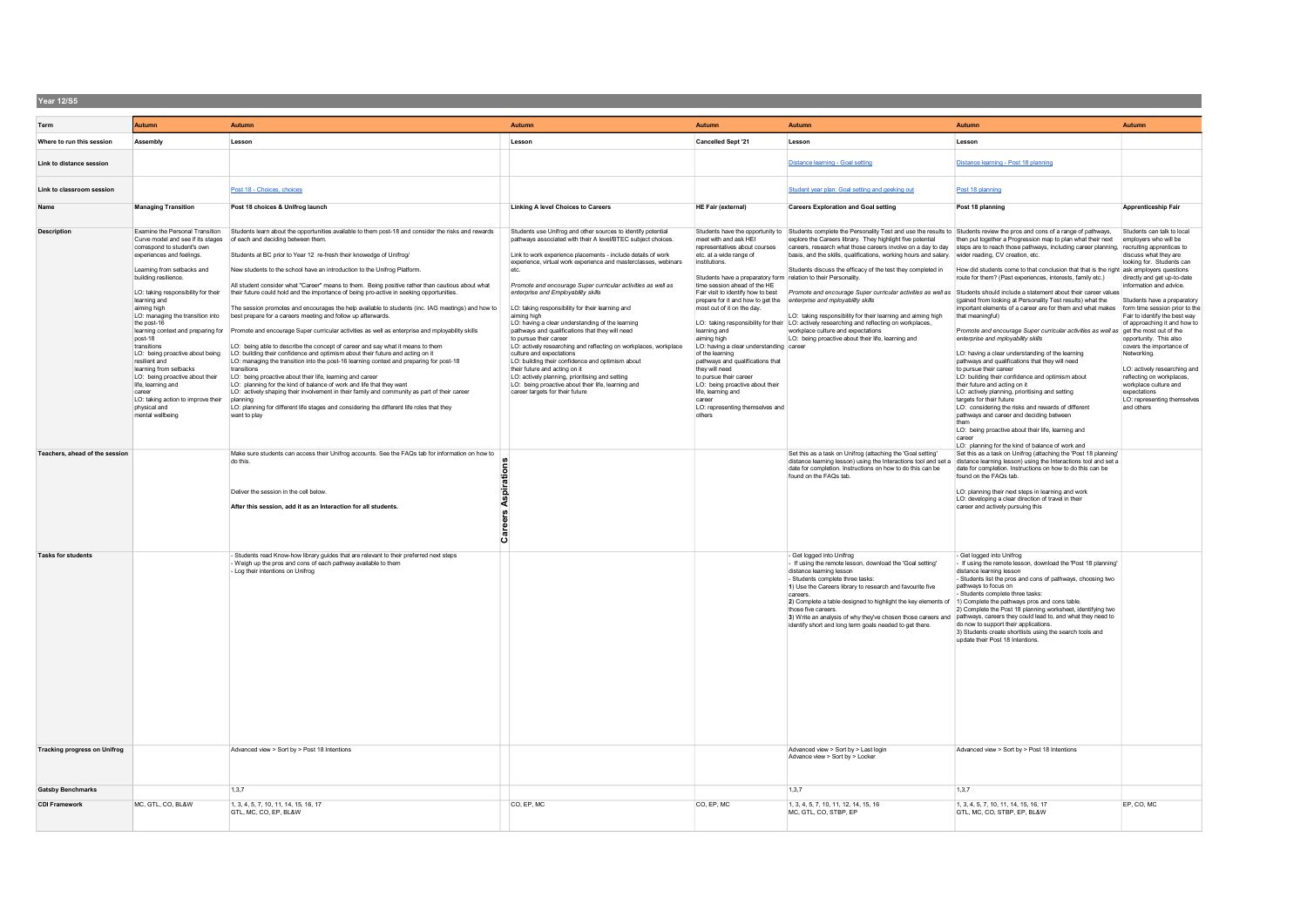| Year 12/S5                          |                                                                                                                                                                                                                                                                                                                                                                                                                                                                          |                   |                                                                                                                                                                                                                                                                                                                                                                                                                                                                                                                                                                                                                                                                                                 |                                                                                                                                                                                                                                                                                                                                                                                                                                                                                                                                                                                                                                                                                                                                                                                                                                                                                                                                                                                                                                  |                                                                                                                                                                                                                                                                                                                                                                                                                                                                                                                  |                                                                                                                                                                                                                                                                                                                                                                                                                                                                                                                                                                                                                                                                                                                                                                                                             |                                                                                                                                                                                                                                                                                                                                                                                                                                                                                                                                                                                                                                                                                                                                                                 |                   |                                                                                                                                                                                                                                                                                                                                                                                                                                                                                                                                                                                                                                                                                                                                                                                                                                                                                                                                                                                                                                                                                                                                                                     |                                                                                                                                                                                                                                                                                                                                                                                                                                                                          |
|-------------------------------------|--------------------------------------------------------------------------------------------------------------------------------------------------------------------------------------------------------------------------------------------------------------------------------------------------------------------------------------------------------------------------------------------------------------------------------------------------------------------------|-------------------|-------------------------------------------------------------------------------------------------------------------------------------------------------------------------------------------------------------------------------------------------------------------------------------------------------------------------------------------------------------------------------------------------------------------------------------------------------------------------------------------------------------------------------------------------------------------------------------------------------------------------------------------------------------------------------------------------|----------------------------------------------------------------------------------------------------------------------------------------------------------------------------------------------------------------------------------------------------------------------------------------------------------------------------------------------------------------------------------------------------------------------------------------------------------------------------------------------------------------------------------------------------------------------------------------------------------------------------------------------------------------------------------------------------------------------------------------------------------------------------------------------------------------------------------------------------------------------------------------------------------------------------------------------------------------------------------------------------------------------------------|------------------------------------------------------------------------------------------------------------------------------------------------------------------------------------------------------------------------------------------------------------------------------------------------------------------------------------------------------------------------------------------------------------------------------------------------------------------------------------------------------------------|-------------------------------------------------------------------------------------------------------------------------------------------------------------------------------------------------------------------------------------------------------------------------------------------------------------------------------------------------------------------------------------------------------------------------------------------------------------------------------------------------------------------------------------------------------------------------------------------------------------------------------------------------------------------------------------------------------------------------------------------------------------------------------------------------------------|-----------------------------------------------------------------------------------------------------------------------------------------------------------------------------------------------------------------------------------------------------------------------------------------------------------------------------------------------------------------------------------------------------------------------------------------------------------------------------------------------------------------------------------------------------------------------------------------------------------------------------------------------------------------------------------------------------------------------------------------------------------------|-------------------|---------------------------------------------------------------------------------------------------------------------------------------------------------------------------------------------------------------------------------------------------------------------------------------------------------------------------------------------------------------------------------------------------------------------------------------------------------------------------------------------------------------------------------------------------------------------------------------------------------------------------------------------------------------------------------------------------------------------------------------------------------------------------------------------------------------------------------------------------------------------------------------------------------------------------------------------------------------------------------------------------------------------------------------------------------------------------------------------------------------------------------------------------------------------|--------------------------------------------------------------------------------------------------------------------------------------------------------------------------------------------------------------------------------------------------------------------------------------------------------------------------------------------------------------------------------------------------------------------------------------------------------------------------|
| Term                                | Autumn                                                                                                                                                                                                                                                                                                                                                                                                                                                                   | Autumn            | Spring                                                                                                                                                                                                                                                                                                                                                                                                                                                                                                                                                                                                                                                                                          | Spring                                                                                                                                                                                                                                                                                                                                                                                                                                                                                                                                                                                                                                                                                                                                                                                                                                                                                                                                                                                                                           | Spring                                                                                                                                                                                                                                                                                                                                                                                                                                                                                                           | Spring                                                                                                                                                                                                                                                                                                                                                                                                                                                                                                                                                                                                                                                                                                                                                                                                      | Spring                                                                                                                                                                                                                                                                                                                                                                                                                                                                                                                                                                                                                                                                                                                                                          | Spring            | Summer                                                                                                                                                                                                                                                                                                                                                                                                                                                                                                                                                                                                                                                                                                                                                                                                                                                                                                                                                                                                                                                                                                                                                              | Summer                                                                                                                                                                                                                                                                                                                                                                                                                                                                   |
|                                     |                                                                                                                                                                                                                                                                                                                                                                                                                                                                          |                   |                                                                                                                                                                                                                                                                                                                                                                                                                                                                                                                                                                                                                                                                                                 |                                                                                                                                                                                                                                                                                                                                                                                                                                                                                                                                                                                                                                                                                                                                                                                                                                                                                                                                                                                                                                  |                                                                                                                                                                                                                                                                                                                                                                                                                                                                                                                  |                                                                                                                                                                                                                                                                                                                                                                                                                                                                                                                                                                                                                                                                                                                                                                                                             |                                                                                                                                                                                                                                                                                                                                                                                                                                                                                                                                                                                                                                                                                                                                                                 |                   |                                                                                                                                                                                                                                                                                                                                                                                                                                                                                                                                                                                                                                                                                                                                                                                                                                                                                                                                                                                                                                                                                                                                                                     |                                                                                                                                                                                                                                                                                                                                                                                                                                                                          |
| Where to run this session           | Lesson                                                                                                                                                                                                                                                                                                                                                                                                                                                                   |                   | Lesson                                                                                                                                                                                                                                                                                                                                                                                                                                                                                                                                                                                                                                                                                          | Lesson                                                                                                                                                                                                                                                                                                                                                                                                                                                                                                                                                                                                                                                                                                                                                                                                                                                                                                                                                                                                                           | Form time /assembly / online                                                                                                                                                                                                                                                                                                                                                                                                                                                                                     | Form time /assembly / lessons/ online                                                                                                                                                                                                                                                                                                                                                                                                                                                                                                                                                                                                                                                                                                                                                                       | Lesson                                                                                                                                                                                                                                                                                                                                                                                                                                                                                                                                                                                                                                                                                                                                                          |                   | Lesson                                                                                                                                                                                                                                                                                                                                                                                                                                                                                                                                                                                                                                                                                                                                                                                                                                                                                                                                                                                                                                                                                                                                                              | Lesson                                                                                                                                                                                                                                                                                                                                                                                                                                                                   |
| Link to distance session            |                                                                                                                                                                                                                                                                                                                                                                                                                                                                          |                   | Distance learning - Geeking out                                                                                                                                                                                                                                                                                                                                                                                                                                                                                                                                                                                                                                                                 |                                                                                                                                                                                                                                                                                                                                                                                                                                                                                                                                                                                                                                                                                                                                                                                                                                                                                                                                                                                                                                  |                                                                                                                                                                                                                                                                                                                                                                                                                                                                                                                  |                                                                                                                                                                                                                                                                                                                                                                                                                                                                                                                                                                                                                                                                                                                                                                                                             | Distance learning - Finding the<br>right apprenticeship                                                                                                                                                                                                                                                                                                                                                                                                                                                                                                                                                                                                                                                                                                         |                   |                                                                                                                                                                                                                                                                                                                                                                                                                                                                                                                                                                                                                                                                                                                                                                                                                                                                                                                                                                                                                                                                                                                                                                     | Distance learning - Acing your<br><b>Personal Statement</b>                                                                                                                                                                                                                                                                                                                                                                                                              |
| Link to classroom session           |                                                                                                                                                                                                                                                                                                                                                                                                                                                                          |                   | Student year plan: Goal setting<br>and geeking out                                                                                                                                                                                                                                                                                                                                                                                                                                                                                                                                                                                                                                              |                                                                                                                                                                                                                                                                                                                                                                                                                                                                                                                                                                                                                                                                                                                                                                                                                                                                                                                                                                                                                                  |                                                                                                                                                                                                                                                                                                                                                                                                                                                                                                                  |                                                                                                                                                                                                                                                                                                                                                                                                                                                                                                                                                                                                                                                                                                                                                                                                             | Apprenticeships - finding the best                                                                                                                                                                                                                                                                                                                                                                                                                                                                                                                                                                                                                                                                                                                              |                   |                                                                                                                                                                                                                                                                                                                                                                                                                                                                                                                                                                                                                                                                                                                                                                                                                                                                                                                                                                                                                                                                                                                                                                     | <b>Acing your Personal Statement</b>                                                                                                                                                                                                                                                                                                                                                                                                                                     |
| Name                                |                                                                                                                                                                                                                                                                                                                                                                                                                                                                          | Tutor<br>meetings | MOOCS                                                                                                                                                                                                                                                                                                                                                                                                                                                                                                                                                                                                                                                                                           | Apprenticeship Workshop One to one Geeking out & Introduction to UCAS Process, Choosing Unis and courses.                                                                                                                                                                                                                                                                                                                                                                                                                                                                                                                                                                                                                                                                                                                                                                                                                                                                                                                        | <b>National Apprenticeship week</b>                                                                                                                                                                                                                                                                                                                                                                                                                                                                              | <b>Careers Week activities</b>                                                                                                                                                                                                                                                                                                                                                                                                                                                                                                                                                                                                                                                                                                                                                                              | <b>Finding the right</b><br>Apprenticeship & Degree<br>apprenticeships                                                                                                                                                                                                                                                                                                                                                                                                                                                                                                                                                                                                                                                                                          | Tutor<br>meetings | One to one Post 18 Options review                                                                                                                                                                                                                                                                                                                                                                                                                                                                                                                                                                                                                                                                                                                                                                                                                                                                                                                                                                                                                                                                                                                                   | <b>Personal Statements</b>                                                                                                                                                                                                                                                                                                                                                                                                                                               |
| <b>Description</b>                  | Students considering an<br>apprenticeship have the<br>opportunity to have a<br>workshop which<br>concentrates on timescales<br>and strategies of how to<br>make a tailor made<br>application for an<br>apprenticeship that they are<br>interested in This also<br>covers the importance of<br>Networking.<br>LO: planning their next steps<br>in learning and work<br>LO: actively researching and<br>reflecting on workplaces,<br>workplace culture and<br>expectations |                   | Students firstly review their<br>Progression map. Are they on<br>track? Have they changed<br>course?<br>Students then use the Subjects<br>library to identify wider and<br>deeper reading to undertake in<br>preparation for future<br>applications<br>Students learn about MOOCs,<br>what they can study, and why it's Unifrog can help.<br>beneficial to do so.<br>LO: seeking out challenges and busting).<br>opportunities for<br>development<br>LO: developing a clear direction<br>of travel in their<br>career and actively pursuing this career<br>optimism about<br>their future and acting on it                                                                                      | Students will have an introduction to the UCAS<br>process and gain an understanding of the factors<br>that should be considered when making decisions<br>about HE.<br>This session includes trends in the HE admissions,<br>Labour Market Information and graduate<br>employment so that students can consider possible<br>implications for their plans.<br>Students will also learn about entry requirements<br>and the UCAS tariff, spreading the risk and how<br>Basics of Student Finance also covered (myth<br>LO: planning their next steps in learning and work<br>LO: actively seeking out information on the labour<br>market and education system to support their<br>LO: building their confidence and LO: having a clear understanding of the learning<br>pathways and qualifications that they will need<br>to pursue their caree<br>LO: actively planning, prioritising and setting<br>targets for their future<br>LO: beginning to manage their own money and<br>plan their finances (e.g. thinking about student | Opportunities Bulletin<br>Apprenticeship Edition<br>Apprenticeship related videos e.g.<br>What is an apprenticeship and<br>how do you apply for them?<br>Other Apprenticeship related<br>activities such as assemblies.<br>Inclusion of LMI and Networking 6 (Virtual) Careers Fair<br>Sample selection tests<br>LO: actively seeking out<br>information on the labour<br>market and education system to<br>support their<br>career<br>LO: analysing and preparing for<br>recruitment and<br>selection processes | Careers related starters in lessons<br>Daily careers emails about unusual careers and employability skills<br>A Careers themed assembly<br>Form time preparator session to ensure students are well prepared for the $\overline{\mathbf{B}}$ required by employers.<br>Year 12 Other form time sessions including input about self<br>employment (how they market themselves safely online using<br>Linkedin, Twitter and FB - what works and why)<br>Inclusion of LMI and Networking.<br>LO: actively seeking out information on the labour market and<br>LO: • being aware of their role in ensuring rights and<br>responsibilities in the workplace and in society<br>LO: taking action to challenge prejudice,<br>stereotypes and discrimination in learning and<br>workplaces when they encounter them | Students learn about different<br>apprenticeship levels, research<br>apprenticeship opportunities, and<br>start looking at the types of<br>assessments that may be<br>E Use "career dilemma" scenarios<br>$\Phi$ to consider and discuss the<br>impact of each dilemma on their<br>$\frac{1}{10}$ $\frac{1}{10}$ futures.<br>Logging key competencies<br>sequired by employers.<br>LO: having a clear understanding<br>$\bar{\mathbf{p}}$ of the learning<br>pathways and qualifications that<br>O they will need<br>to pursue their career<br>LO: actively researching and<br>reflecting on workplaces<br>workplace culture and<br>Z expectations<br>LO: analysing and preparing for<br>recruitment and<br>selection processes<br>LO: planning for the kind of |                   | Students review their Post 18 Options and their Progression map.<br>Are they still on track? Have they changed course? What do they<br>need to do next? How can they learn from the outcomes?<br>Develop a new progression map if required and assess what they<br>need to do to strengthen their position. (include 3 weeks, 3 months<br>and 3 years in plan)<br>Students resume their HE / Apprenticeship research; using the<br>Unifrog Subjects library, identifying wider reading and skills required<br>for their courses of interest. Students applying for Apprenticeships to<br>use the Apprenticeships search facility to do the same.<br>Students will then use the Activities and Competencies<br>tools to evidence these.<br>LO: planning their next steps in learning and work<br>LO: reflecting on and recording achievements,<br>experiences and learning and communicating<br>them to others<br>LO: developing a clear direction of travel in their<br>career and actively pursuing this<br>LO: actively planning, prioritising and setting<br>targets for their future<br>LO: being proactive about being resilient and<br>learning from setbacks | Students are introduced to what a<br>Personal Statement is and is not.<br>Then will use the BC booklet to<br>work through each section to<br>begin a first draft of their<br>statement.                                                                                                                                                                                                                                                                                  |
| Feachers, ahead of the session      |                                                                                                                                                                                                                                                                                                                                                                                                                                                                          |                   | Set this as a task on Unifrog<br>(attaching the 'Geeking out'<br>distance learning lesson) using<br>the Interactions tool and set a<br>date for completion. Instructions<br>on how to do this can be found on<br>the FAQs tab.                                                                                                                                                                                                                                                                                                                                                                                                                                                                  | loans)                                                                                                                                                                                                                                                                                                                                                                                                                                                                                                                                                                                                                                                                                                                                                                                                                                                                                                                                                                                                                           |                                                                                                                                                                                                                                                                                                                                                                                                                                                                                                                  |                                                                                                                                                                                                                                                                                                                                                                                                                                                                                                                                                                                                                                                                                                                                                                                                             | balance of work and<br>Set this as a task on Unifrog<br>(attaching the 'Finding the right<br>apprenticeship' distance learning<br>lesson) using the Interactions tool<br>and set a date for completion<br>Instructions on how to do this can<br>be found on the FAQs tab.                                                                                                                                                                                                                                                                                                                                                                                                                                                                                       |                   | Spot check students' progress from the previous sessions<br>Deliver the session in the cell below<br>After this session, add it as an Interaction for all students.                                                                                                                                                                                                                                                                                                                                                                                                                                                                                                                                                                                                                                                                                                                                                                                                                                                                                                                                                                                                 | Set this as a task on Unifrog<br>(attaching the 'Acing your<br>personal statement' distance<br>learning lesson) using the<br>Interactions tool and set a date<br>for completion. Instructions on<br>how to do this can be found on<br>the FAQs tab.                                                                                                                                                                                                                      |
| <b>Tasks for students</b>           |                                                                                                                                                                                                                                                                                                                                                                                                                                                                          |                   | - Get logged into Unifrog<br>- If using the remote lesson.<br>download the 'Geeking out'<br>distance learning lesson<br>- Students complete two tasks:<br>1) Using the Geek out section,<br>complete a wider reading table of<br>influential academics, videos and<br>podcasts related to those<br>subjects<br>2) Write a paragraph on what<br>they have found interesting from<br>their wider reading and what they<br>would like to learn more about.<br>'- Students read a Know-how<br>library article on MOOCs and<br>answer questions about them<br>- Research and create two<br>MOOC shortlists<br>- Complete at least one MOOC<br>over the summer and log it in<br>their Activities tool |                                                                                                                                                                                                                                                                                                                                                                                                                                                                                                                                                                                                                                                                                                                                                                                                                                                                                                                                                                                                                                  |                                                                                                                                                                                                                                                                                                                                                                                                                                                                                                                  |                                                                                                                                                                                                                                                                                                                                                                                                                                                                                                                                                                                                                                                                                                                                                                                                             | - Get logged into Unifrog<br>- If using the remote lesson.<br>download the 'Finding the right<br>apprenticeship' distance learning<br>lesson<br>- Students complete three tasks:<br>1) Use the Apprenticeships tool<br>on Unifrog to learn about the<br>different levels of apprenticeships<br>and complete the table.<br>2) Research five apprenticeships<br>on Unifrog, favouriting them and<br>completing the table highlighting<br>Labour Market Information.<br>3) Start recording the skills<br>required for those opportunities<br>using the Competencies tool on<br>Unifrog.                                                                                                                                                                            |                   |                                                                                                                                                                                                                                                                                                                                                                                                                                                                                                                                                                                                                                                                                                                                                                                                                                                                                                                                                                                                                                                                                                                                                                     | - Get logged into Unifrog<br>- If using the remote lesson.<br>download the 'Acing your<br>Personal Statement' distance<br>learning lesson<br>- Students complete three tasks:<br>1) Research University courses<br>in the Subjects library.<br>2) Start logging acityities and<br>competencies required for their<br>applications.<br>3) Read the Know-how library<br>quide on Personal Statement<br>writing.<br>4) Start the first draft of their<br>Personal Statement |
| <b>Tracking progress on Unifrog</b> |                                                                                                                                                                                                                                                                                                                                                                                                                                                                          |                   | Advanced view > Sort by > last<br>Advanced view > Sort by ><br>Locker                                                                                                                                                                                                                                                                                                                                                                                                                                                                                                                                                                                                                           |                                                                                                                                                                                                                                                                                                                                                                                                                                                                                                                                                                                                                                                                                                                                                                                                                                                                                                                                                                                                                                  |                                                                                                                                                                                                                                                                                                                                                                                                                                                                                                                  |                                                                                                                                                                                                                                                                                                                                                                                                                                                                                                                                                                                                                                                                                                                                                                                                             | Advanced view > Sort by ><br>Apprenticeships<br>Advanced view > Sort by ><br>Competencies                                                                                                                                                                                                                                                                                                                                                                                                                                                                                                                                                                                                                                                                       |                   |                                                                                                                                                                                                                                                                                                                                                                                                                                                                                                                                                                                                                                                                                                                                                                                                                                                                                                                                                                                                                                                                                                                                                                     | Advanced view > Sort by ><br><b>Personal Statements</b>                                                                                                                                                                                                                                                                                                                                                                                                                  |
| <b>Gatsby Benchmarks</b>            |                                                                                                                                                                                                                                                                                                                                                                                                                                                                          |                   | 1.3.4.7                                                                                                                                                                                                                                                                                                                                                                                                                                                                                                                                                                                                                                                                                         |                                                                                                                                                                                                                                                                                                                                                                                                                                                                                                                                                                                                                                                                                                                                                                                                                                                                                                                                                                                                                                  | 1, 2, 4                                                                                                                                                                                                                                                                                                                                                                                                                                                                                                          | 1, 2, 4                                                                                                                                                                                                                                                                                                                                                                                                                                                                                                                                                                                                                                                                                                                                                                                                     | 1,2,3                                                                                                                                                                                                                                                                                                                                                                                                                                                                                                                                                                                                                                                                                                                                                           |                   |                                                                                                                                                                                                                                                                                                                                                                                                                                                                                                                                                                                                                                                                                                                                                                                                                                                                                                                                                                                                                                                                                                                                                                     | 1.7                                                                                                                                                                                                                                                                                                                                                                                                                                                                      |
| <b>CDI Framework</b>                | EP                                                                                                                                                                                                                                                                                                                                                                                                                                                                       |                   | 1, 2, 3, 4, 7, 10, 12, 14, 15, 16, EP, MC, BL&W                                                                                                                                                                                                                                                                                                                                                                                                                                                                                                                                                                                                                                                 |                                                                                                                                                                                                                                                                                                                                                                                                                                                                                                                                                                                                                                                                                                                                                                                                                                                                                                                                                                                                                                  | EP, CO                                                                                                                                                                                                                                                                                                                                                                                                                                                                                                           | GTL, EP, MC, CO                                                                                                                                                                                                                                                                                                                                                                                                                                                                                                                                                                                                                                                                                                                                                                                             | 1, 4, 5, 7, 10, 11, 14, 15, 16,                                                                                                                                                                                                                                                                                                                                                                                                                                                                                                                                                                                                                                                                                                                                 | EP                | GTL, MC, CO                                                                                                                                                                                                                                                                                                                                                                                                                                                                                                                                                                                                                                                                                                                                                                                                                                                                                                                                                                                                                                                                                                                                                         | 1, 2, 3, 14, 15, 16                                                                                                                                                                                                                                                                                                                                                                                                                                                      |
|                                     |                                                                                                                                                                                                                                                                                                                                                                                                                                                                          |                   | 17<br>GTL, MC, EP, CO                                                                                                                                                                                                                                                                                                                                                                                                                                                                                                                                                                                                                                                                           |                                                                                                                                                                                                                                                                                                                                                                                                                                                                                                                                                                                                                                                                                                                                                                                                                                                                                                                                                                                                                                  |                                                                                                                                                                                                                                                                                                                                                                                                                                                                                                                  |                                                                                                                                                                                                                                                                                                                                                                                                                                                                                                                                                                                                                                                                                                                                                                                                             | GTL, CO, MC, STBP, EP                                                                                                                                                                                                                                                                                                                                                                                                                                                                                                                                                                                                                                                                                                                                           |                   |                                                                                                                                                                                                                                                                                                                                                                                                                                                                                                                                                                                                                                                                                                                                                                                                                                                                                                                                                                                                                                                                                                                                                                     | GTL. EP. CO. MC                                                                                                                                                                                                                                                                                                                                                                                                                                                          |